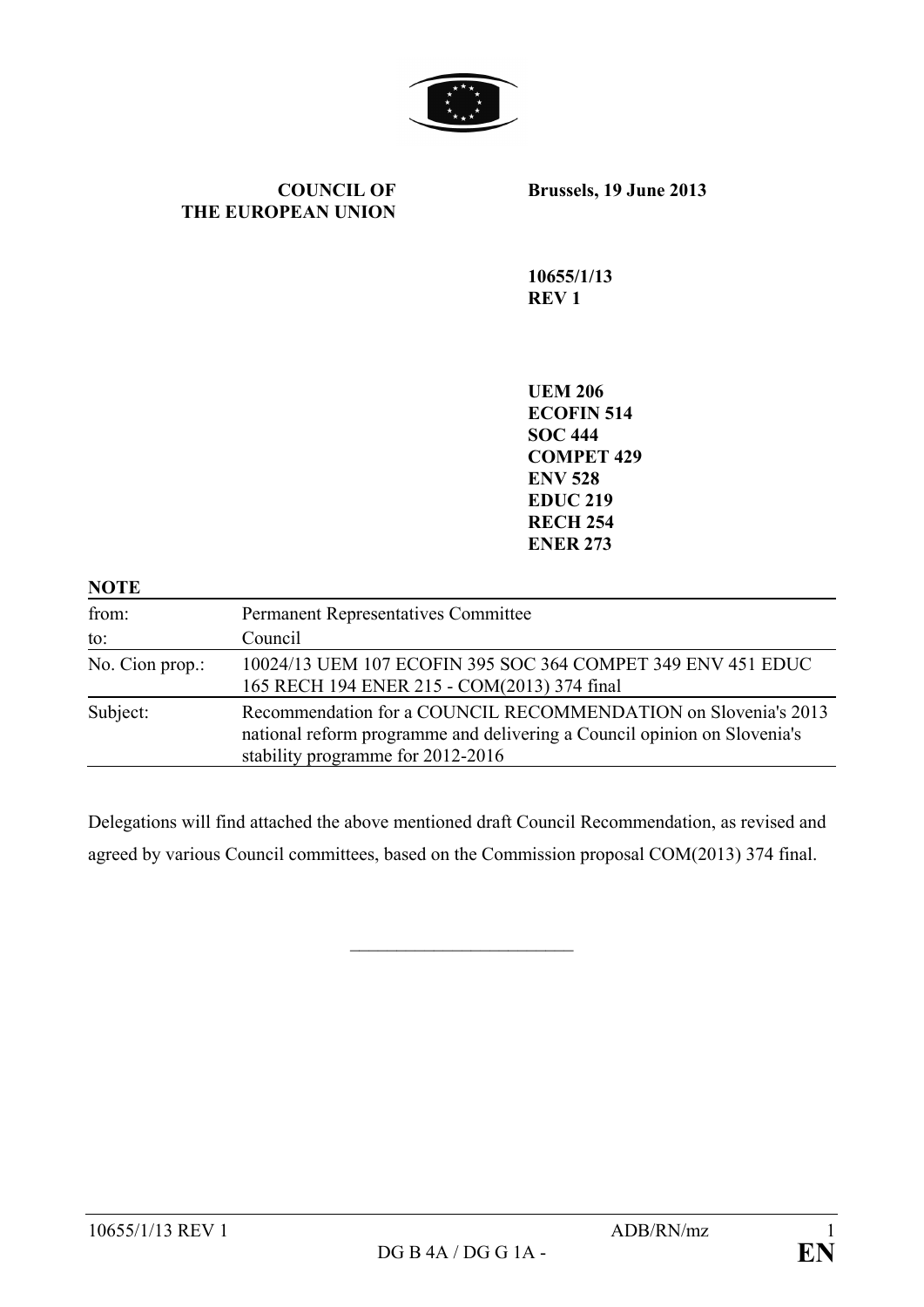# **ANNEX**

Recommendation for a

## **COUNCIL RECOMMENDATION**

#### **on Slovenia's 2013 national reform programme**

### **and delivering a Council opinion on Slovenia's 2013 stability programme for 2012-2016**

## THE COUNCIL OF THE EUROPEAN UNION,

Having regard to the Treaty on the Functioning of the European Union, and in particular Articles 121(2) and 148(4) thereof,

Having regard to Council Regulation (EC) No 1466/97 of 7 July 1997 on the strengthening of the surveillance of budgetary positions and the surveillance and coordination of economic policies<sup>[1](#page-1-0)</sup>, and in particular Article 5(2) thereof,

Having regard to Regulation (EU) No 1176/2011 of the European Parliament and of the Council of 16 November [2](#page-1-1)011 on the prevention and correction of macroeconomic imbalances<sup>2</sup>, and in particular Article 6(1) thereof,

Having regard to the recommendation of the European Commission<sup>[3](#page-1-2)</sup>,

Having regard to the resolutions of the European Parliament,<sup>[4](#page-1-3)</sup>

Having regard to the conclusions of the European Council,

Having regard to the opinion of the Employment Committee,

Having regard to the opinion of the Economic and Financial Committee,

Having regard to the opinion of the Social Protection Committee,

After consulting the Economic Policy Committee,

Whereas:

<span id="page-1-0"></span><sup>&</sup>lt;sup>1</sup> OJ L 209, 02.08.1997, p. 1.<br> $^{2}$  OJ L 206, 22, 11, 2011, p. 25

<span id="page-1-1"></span><sup>&</sup>lt;sup>2</sup> OJ L 306, 23.11.2011, p. 25.

<span id="page-1-2"></span> $\frac{3}{4}$  COM(2013) 374 final.

<span id="page-1-3"></span>P7\_TA(2013)0052 and P7\_TA(2013)0053.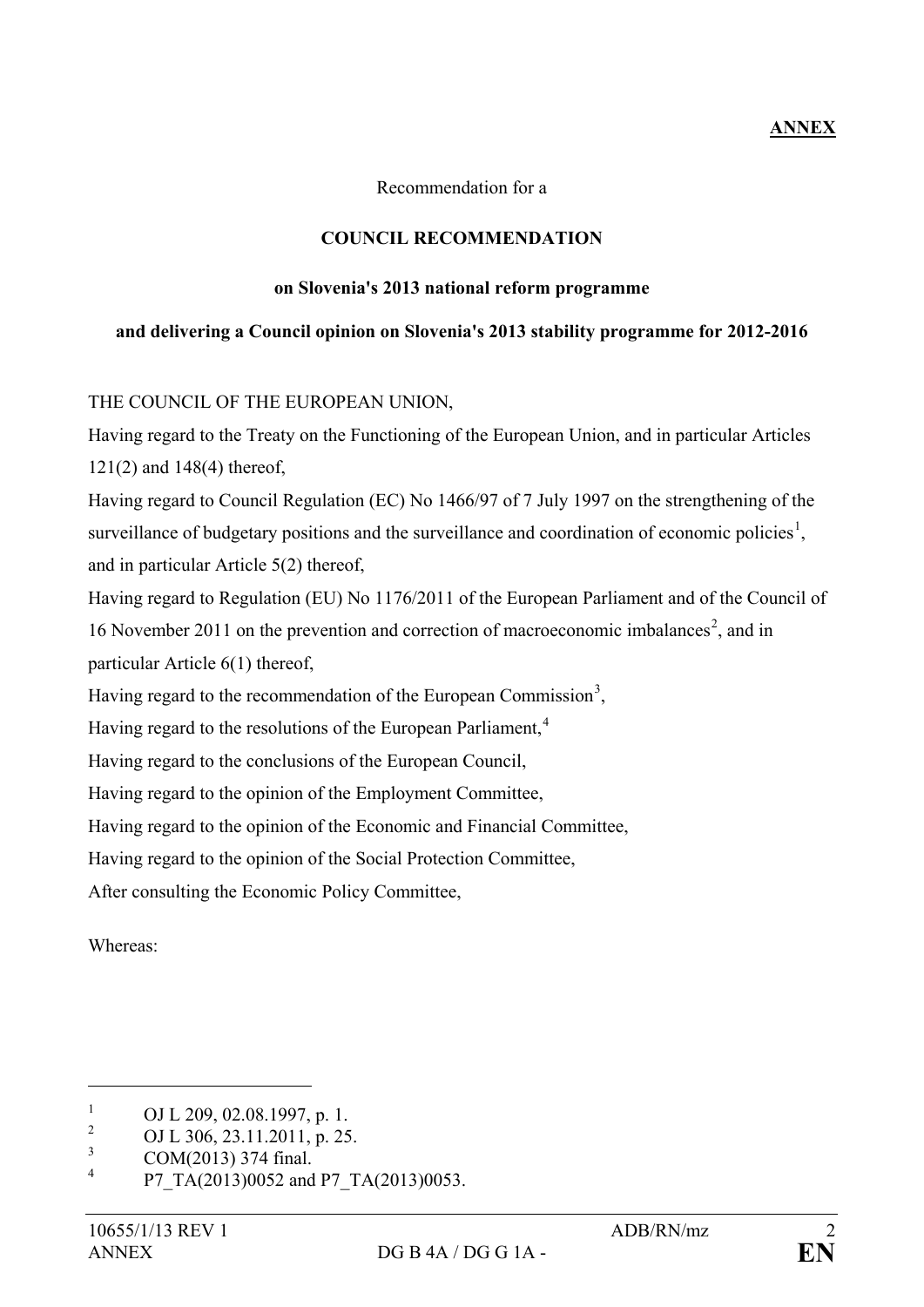- (1) On 26 March 2010, the European Council agreed to the Commission's proposal to launch a new strategy for growth and jobs, Europe 2020, based on enhanced coordination of economic policies, which will focus on the key areas where action is needed to boost Europe's potential for sustainable growth and competitiveness.
- (2) On 13 July 2010, on the basis of the Commission's proposals, the Council adopted a recommendation on the broad guidelines for the economic policies of the Member States and the Union (2010 to 2014) and, on 21 October 2010, adopted a decision on guidelines for the employment policies of the Member States<sup>[5](#page-2-0)</sup>, which together form the 'integrated guidelines'. Member States were invited to take the integrated guidelines into account in their national economic and employment policies.
- (3) On 29 June 2012, the Heads of State or Government decided on a Compact for Growth and Jobs, providing a coherent framework for action at national, EU and euro area levels using all possible levers, instruments and policies. They decided on action to be taken at the level of the Member States, in particular expressing full commitment to achieving the objectives of the Europe 2020 Strategy and to implementing the country-specific recommendations.
- (4) On 10 July 2012, the Council adopted a recommendation on Slovenia's national reform programme for 2012 and delivered its opinion on Slovenia's updated stability programme for 2011-2015.
- (5) On 28 November 2012, the Commission adopted the Annual Growth Survey<sup>[6](#page-2-1)</sup>, marking the start of the 2013 European Semester for economic policy coordination. Also, on 28 November 2012, the Commission, on the basis of Regulation (EU) No 1176/2011 on the prevention and correction of macroeconomic imbalances, adopted the Alert Mechanism Report<sup>[7](#page-2-2)</sup>, in which it identified Slovenia as one of the Member States for which an in-depth review would be carried out.

<span id="page-2-0"></span> $\frac{5}{6}$  Council Decision 2013/208/EU of 22 April 2013.

<span id="page-2-1"></span> $^{6}$  COM(2012)750 final.

<span id="page-2-2"></span>COM(2012)751 final.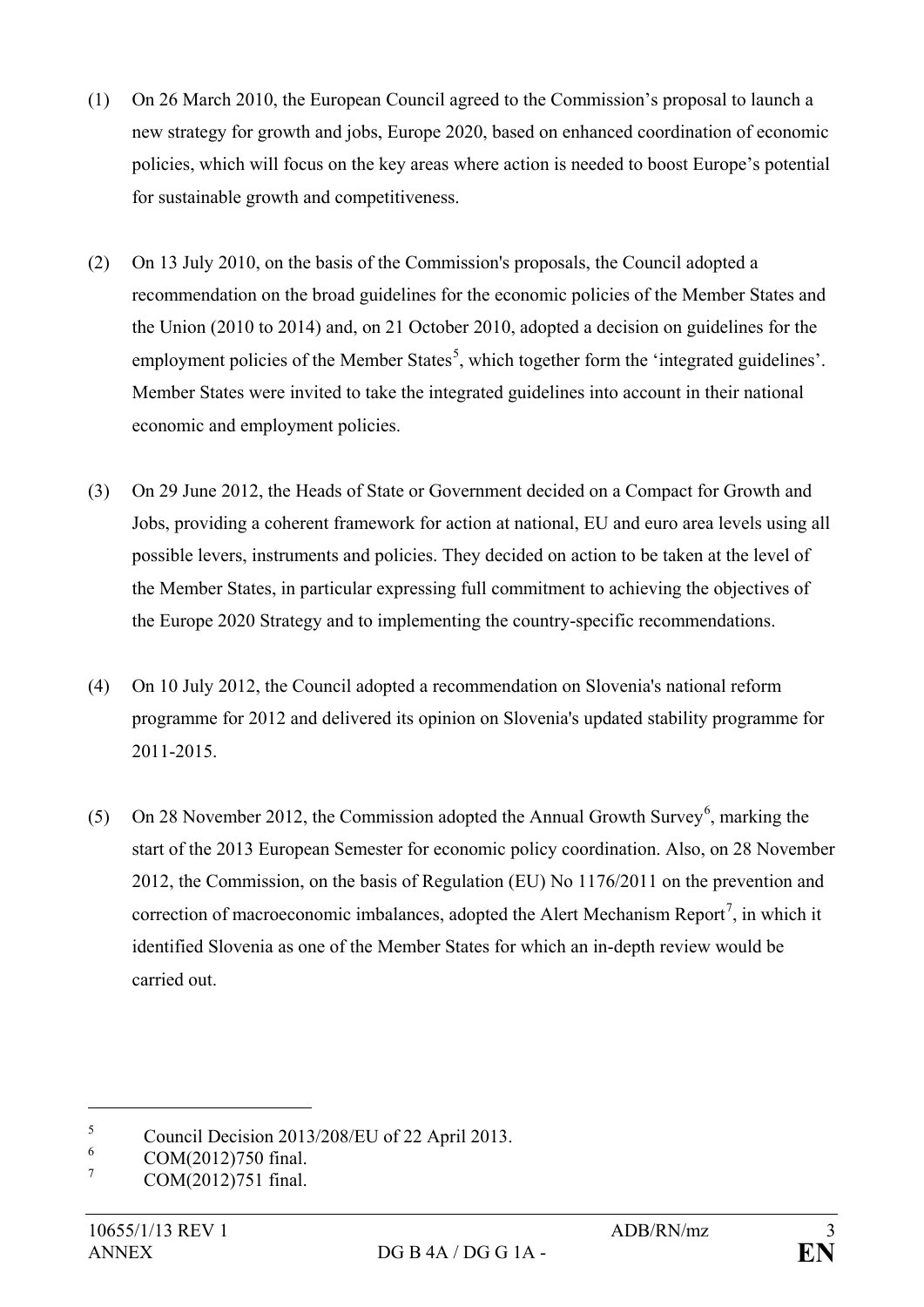- (6) On 14 March 2013, the European Council endorsed the priorities for ensuring financial stability, fiscal consolidation and action to foster growth. It underscored the need to pursue differentiated, growth-friendly fiscal consolidation, to restore normal lending conditions to the economy, to promote growth and competitiveness, to tackle unemployment and the social consequences of the crisis, and to modernise public administration.
- (7) On 10 April 2013, the Commission published the results of its in-depth review<sup>[8](#page-3-0)</sup> for Slovenia, under Article 5 of Regulation (EU) no 1176/2011. The Commission's analysis led it to conclude that Slovenia is experiencing excessive macroeconomic imbalances. Urgent policy action is needed to halt the rapid build-up of these imbalances and to manage their unwinding. Until now, the levels of private and public debt are below the alert thresholds of the scoreboard and also net external debt is relatively contained. However, the problem is not in the debt level but in its structure, which is highly concentrated in the corporate sector. In the context of accelerating negative economic trends, this undermines financial sector stability and complicates the deleveraging process, including through interlinkages with the level of sovereign debt. These risks are compounded by limited adjustment capacity in labour and capital markets and by an economic structure dominated by state-ownership. Periods of policy uncertainty and legal obstacles to reforms have prevented Slovenia from addressing its imbalances adequately and enhancing its adjustment capacity, thus increasing its vulnerability at a time of heightened sovereign funding stress.
- (8) On 9 May 2013, Slovenia submitted its 2013 stability programme covering the period 2012- 2016 and its 2013 national reform programme. In order to take account of their interlinkages, the two programmes have been assessed at the same time.
- (9) On 23 May 2013 the Slovene authorities sent a letter to the Commission recapitulating, amending and clarifying key commitments in the national reform programme.

<span id="page-3-0"></span><sup>8</sup> SWD(2013) 122 final.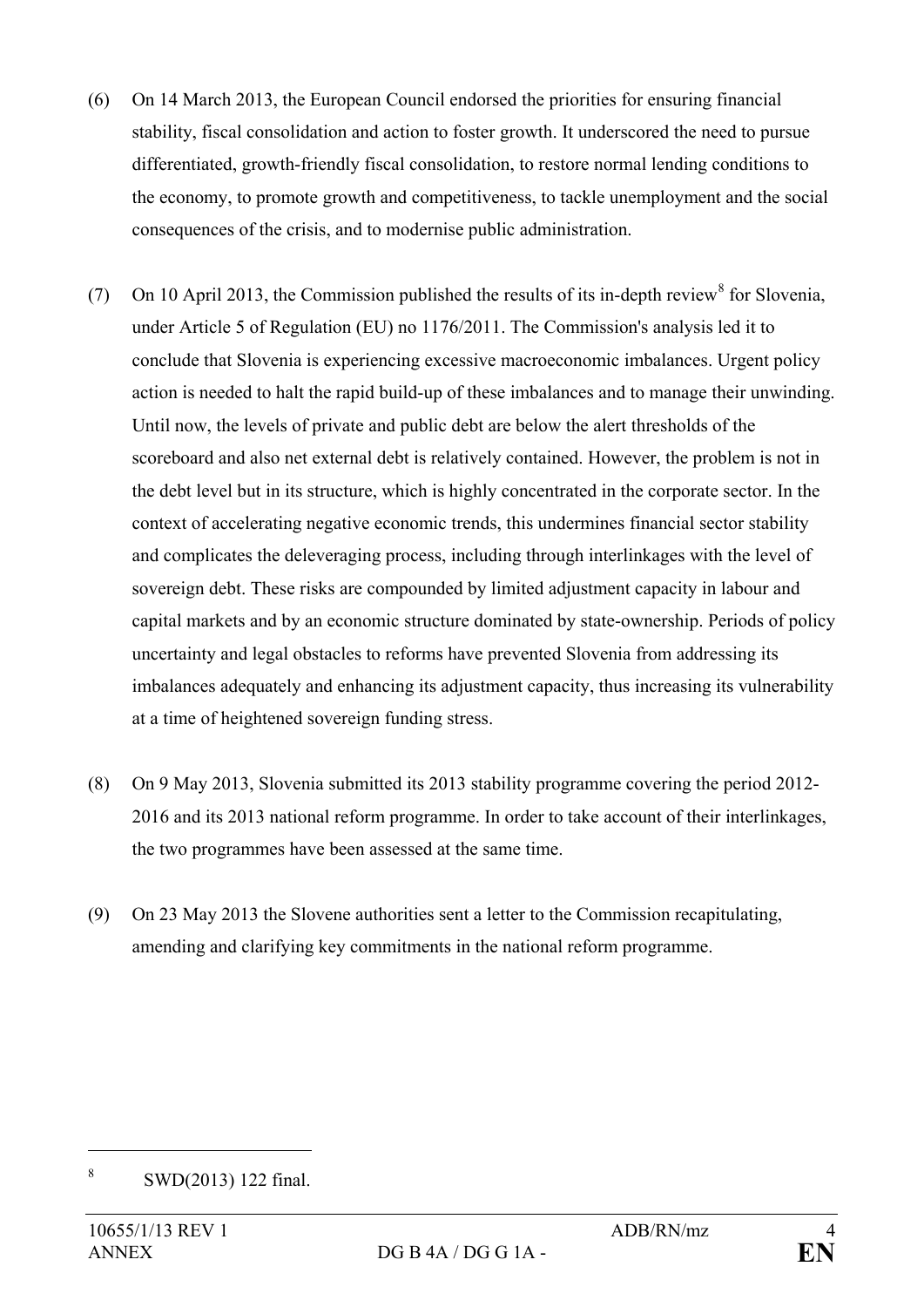(10) Based on the assessment of the 2013 stability programme pursuant to Council Regulation (EC) No 1466/97, the Council is of the opinion that despite considerable although backloaded consolidation efforts that have brought the deficit down from 6.2% of GDP in 2009 to 4.0% of GDP in 2012, Slovenia is not expected to correct its excessive deficit by 2013 as recommended by the Council in late 2009. This is notably linked to a worse economic environment than expected at the time. The macroeconomic scenario underpinning the budgetary projections in the programme is broadly plausible for 2013, but optimistic for 2014. In particular, the authorities anticipate that after a fall in GDP by 2.3% in 2012 and 1.9% in 2013, GDP will grow by 0.2% in 2014, while assuming that fiscal measures are taken to reduce the general government deficit from 4.2% of GDP (excluding bank recapitalisations) in 2013 to 2.6% of GDP in 2014. However, the Commission forecasts that GDP will fall by 0.1% in 2014 based on a no-policy-change assumption, a scenario which only takes into account measures that were adopted by mid-April 2013, and forecasts a deficit of 4.9% of GDP for 2014. The main objectives of the budgetary strategy outlined in the programme are to correct the excessive deficit by 2014, one year after the deadline set by the Council in late 2009, to achieve a balanced structural position by 2017 and stabilise the debt ratio below 55% of GDP. The programme confirms the medium-term objective (MTO), which is a balanced budget in structural terms. This MTO is not in line with the requirements of the Stability and Growth Pact because it does not adequately take into account the implicit liabilities related to ageing. The planned headline deficit targets in the programme are consistent with a correction of the excessive deficit by 2014. However, given the optimistic growth forecast for that year, significant risks to revenue projections as well as insufficiently specified expenditure measures, the Council considers that it is not likely that the excessive deficit will be corrected by 2014. In these circumstances, additional structural consolidation measures should be specified, adopted and implemented to ensure that the excessive deficit is corrected by 2015, at the latest in a credible and sustainable manner as recommended by the Council on 21 June 2013. The general government debt-to-GDP ratio more than doubled from 22.0% in 2008 to 54.1% in 2012 and is projected to increase further to 66.5% by 2014 according to the Commission's 2013 Spring Forecast. The authorities expect the debt-to-GDP ratio to peak at 63.2% in 2014 and 2015 and then drop to 62.8% in 2016.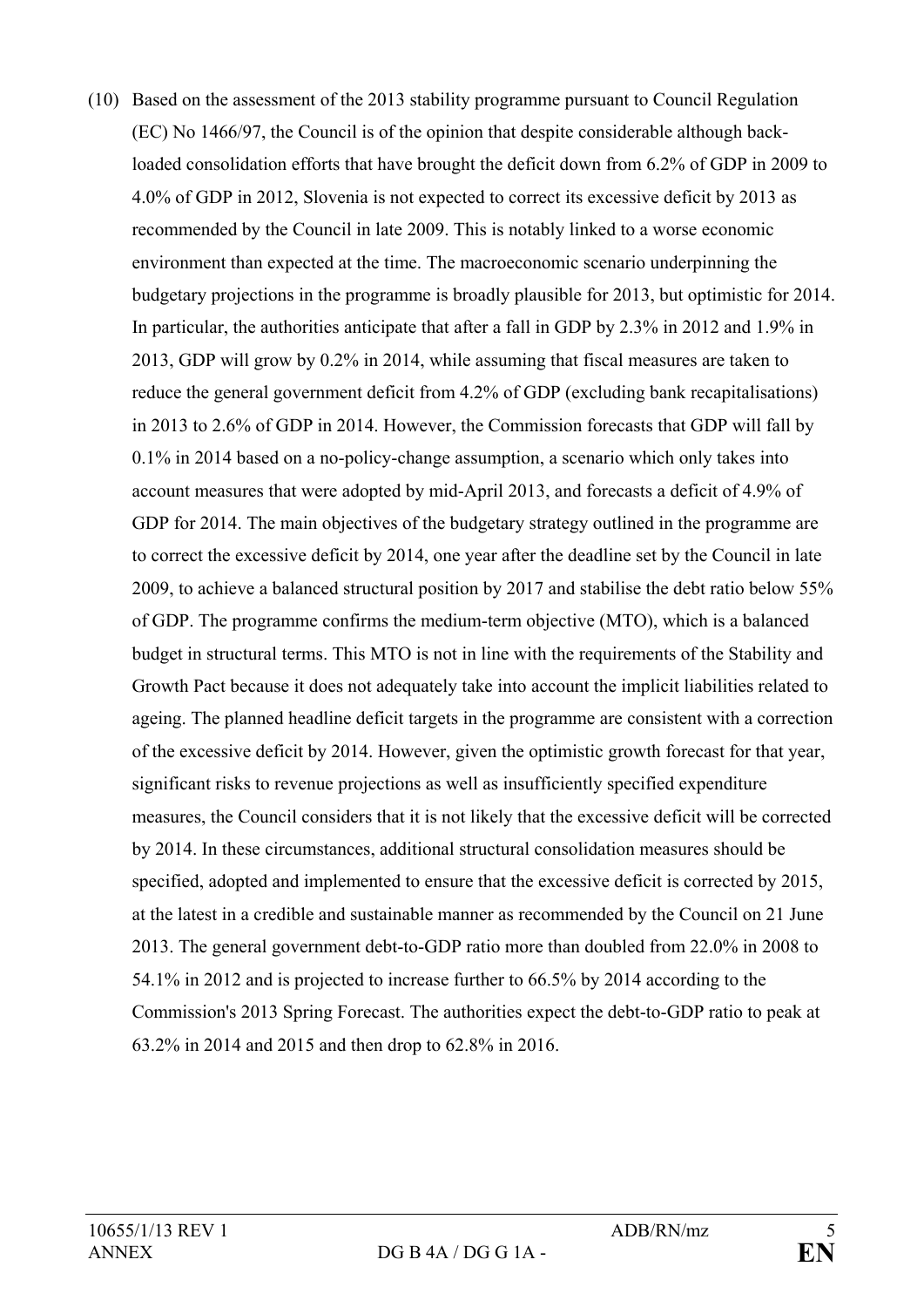Risks to the debt-to-GDP ratio are tilted towards a higher ratio, also due to large contingent liabilities and likely stock-flow adjustments from asset transfers to the Bank Asset Management Company, which is not included in programme projections.

(11) In May 2013, the authorities made important steps towards the consolidation of public finances. They achieved an agreement with social partners on an additional 1¼% reduction in basic gross wages in the public sector, on top of the 3% reduction that was agreed in the May 2012 Act on Balancing Public Finances. Furthermore, Parliament approved a constitutional basis for establishing a general government budget balance/surplus rule in structural terms. However, the complete transposition of the provisions of the Fiscal Compact will be made in a special constitutional implementation act, scheduled for parliamentary approval by November 2013. Finally, Parliament almost unanimously tightened the constitutional rules to call and win a referendum, which is expected to facilitate the introduction of fiscal consolidation measures. Given the rapidly increasing debt, it is all the more important that the 2013 budget strategy is reinforced and strictly implemented, and that substantial consolidation efforts are firmly pursued in subsequent years. While some taxes are below the EU average, reliance on tax increases cannot indefinitely postpone the need to tackle expenditure dynamics. It therefore seems appropriate to complement the revenue increasing measures with additional fiscal efforts through structural expenditure cuts. The medium-term budgetary framework and expenditure rule remain insufficiently focused on achieving the MTO and securing long-term sustainability. In addition, budget constraints on certain general government units, especially indirect budgetary users, do not appear to be fully enforced. Finally, international and domestic estimates suggest that the size of the shadow economy in Slovenia is above the EU average, which indicates room for improving tax compliance as also recognised by envisaged measures in the Stability Programme.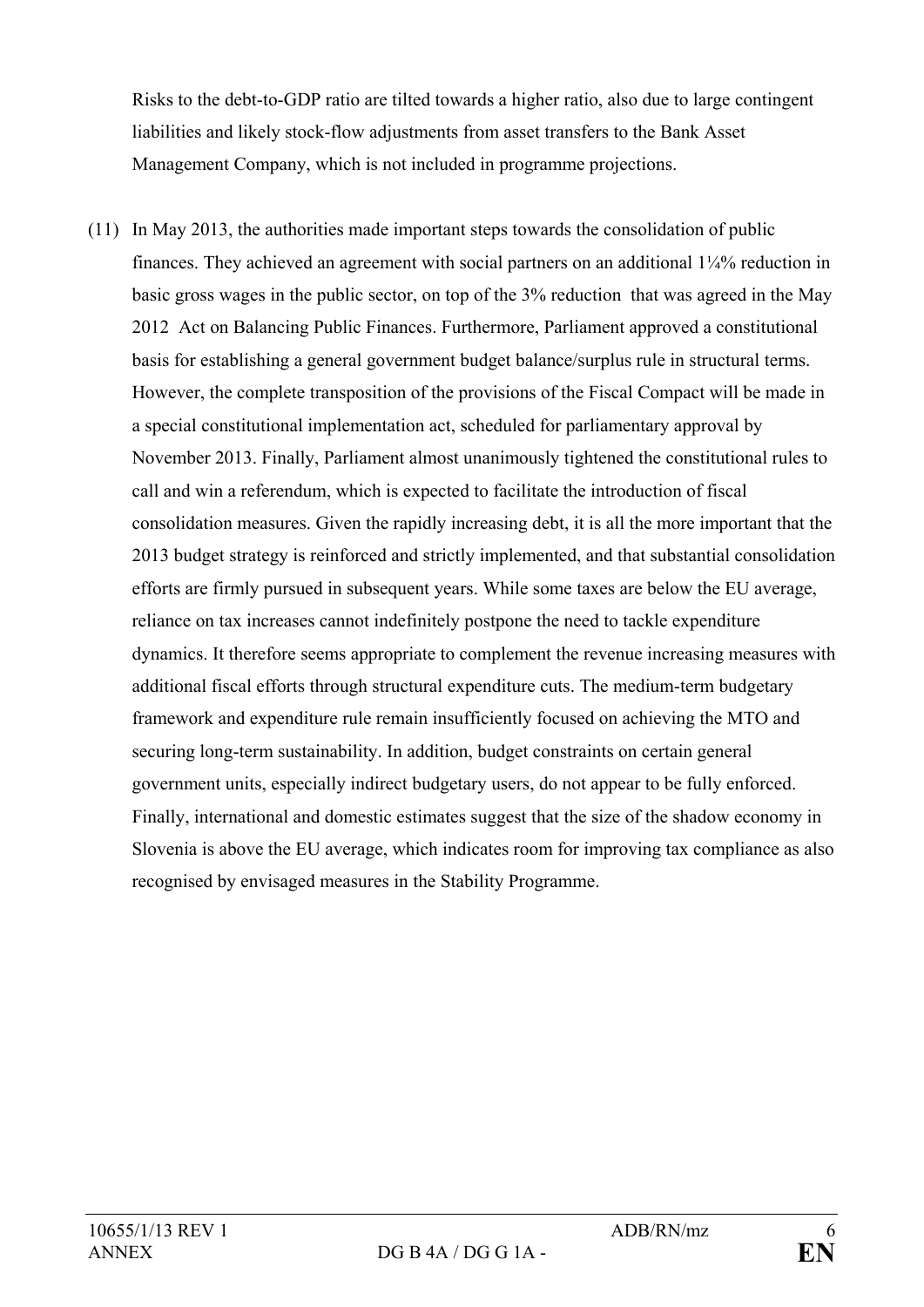- (12) A pension reform was passed in December 2012 and entered into force in January 2013. It addresses challenges identified in the 2012 recommendations, though not sufficiently as it is expected to have only a medium-term impact on public finances (until 2020). While this pension reform is an important step, it does not provide specific measures to contain agerelated costs beyond 2020. Further reform efforts are required to improve the sustainability of pension expenditure in the long-term, including through aligning the statutory retirement age with gains in life expectancy and by further restricting early retirement. In the area of long term care, demand for services outstrips supply while expenditure is still relatively low. Demand for long-term care and related expenditures are projected to rise substantially in light of the ageing trends. Further evaluations of existing measures would contribute to more evidence-based policy making in this area.
- (13) While the size of the Slovenian banking sector is relatively small and less than half of the euro area average, the largest banks experience sustained pressure on capital buffers, which remain low in regional comparison, and their dependence on the state for capital is a substantial threat to the economy. Repeated recapitalisation needs are concentrated in stateowned domestic banks. While the levels of total private debt are below the euro-area average and the alert thresholds of the macroeconomic imbalances scoreboard, the issue is of structural nature. Most of the debt is concentrated in the corporate sector and many companies are over-indebted, which leads to further rises in non-performing loans. At the end of 2012, 23.7% of corporate loans were in arrears of 90 days or more. Reviving credit to the corporate sector and deleveraging of the enterprises are needed to facilitate investment, enhance productivity and competitiveness. Further recapitalisations are foreseen in the stability programme. The authorities have confirmed in writing the commitment to provide additional capital if needed. Credit is contracting and the interaction between weak banks and the sovereign has intensified. The interest rate on corporate credit (for loans above EUR 1m) is more than 2 pps. higher in Slovenia than in the euro area as a whole and this margin has increased again in 2012. Framework legislation for bank restructuring was passed but still needs to be implemented effectively. The Bank Asset Management Company (BAMC) remains the central institutional platform for bank rehabilitation. The national reform programme, complemented by recent information provided by the government describes plans for transfers to the BAMC based on bottom-up stress tests performed by the Bank of Slovenia.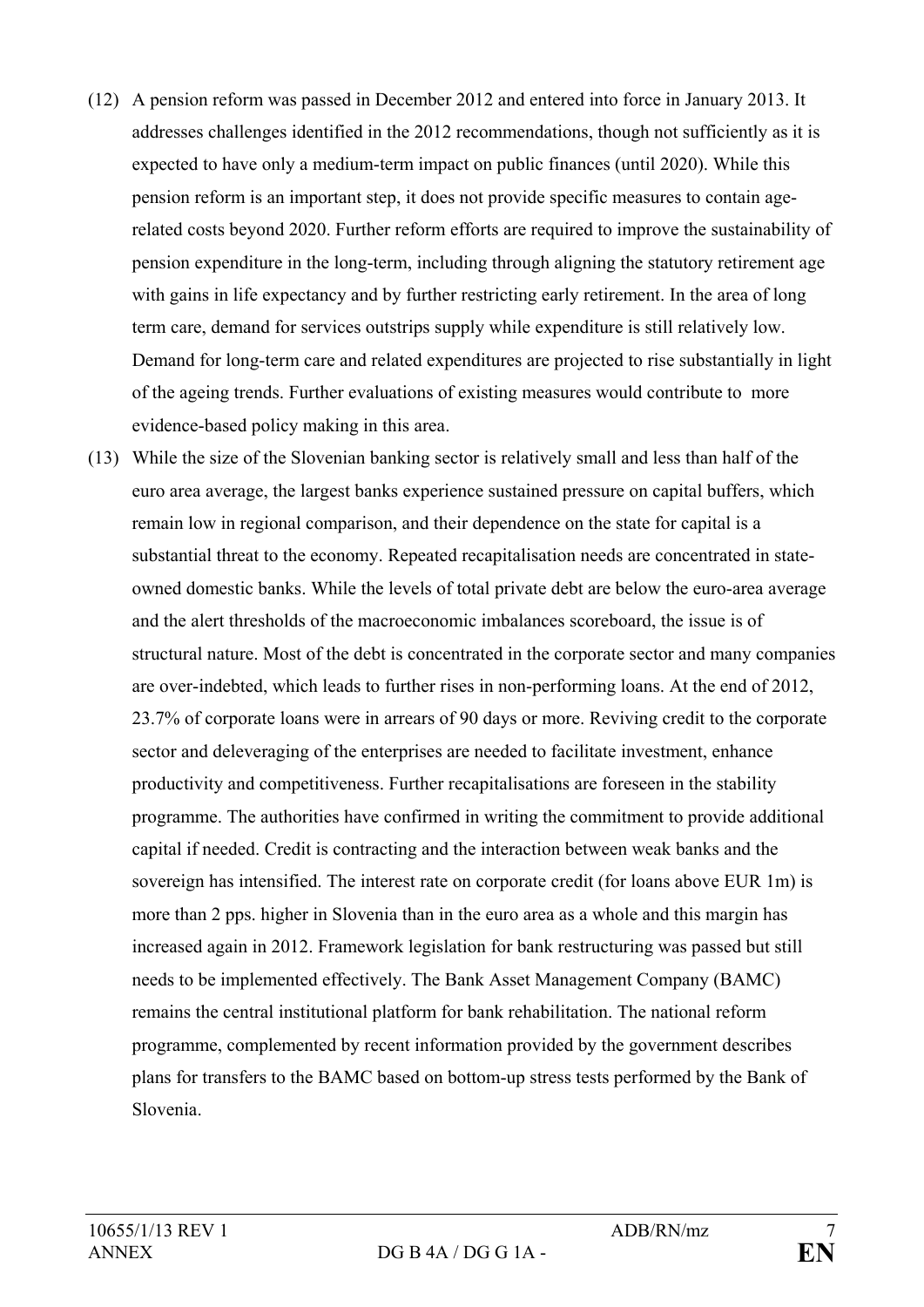The authorities have confirmed in writing that they stand ready to work with the Commission and the ECB to ensure that independent asset quality reviews are conducted for a selection of banks. The exercise should be system-wide to ensure lasting stability of the banking sector. In other countries such an approach proved to be key to regain confidence, credibility and market access. Information gained from a thorough, external assessment is a necessary basis for an overall financial sector strategy.

- (14) The national reform programme does not describe any additional steps to strengthen bank supervision, which was identified as necessary in the 2013 in-depth review. In terms of supervisory actions vis-à-vis banks, the only new information in the programme relates to the new Bank of Slovenia stress tests. A further examination of measures such as appropriate macro-prudential policies has not been provided. A review of micro-prudential supervision by an independent expert would also facilitate some of the above recommendations.
- (15) A labour market reform was adopted in March 2013 to reduce labour market segmentation and increase flexibility on the labour market. The reform reduces protection of permanent contracts by simplifying dismissal procedures in case of individual and collective dismissals and by reducing dismissal costs. Regulation of fixed-term contracts has been further tightened to reduce misuse, while the use of temporary agency work is restricted. Although the reform goes in the right direction, it remains to be seen whether it is sufficiently ambitious to have a significant impact on labour market segmentation and flexibility, and on Slovenia's attractiveness for foreign direct investment. Not sufficient measure has yet been taken to address the dual labour market caused by student work regulation. The national reform programme proposes measures in the right direction. The youth unemployment rate in Slovenia increased strongly, by 4.9 pps. to 20.6% in 2012, while the unemployment rate increased by 0.7 pp. to 9% in 2012. Despite rising unemployment, the number of unemployed people participating in active labour market policy measures, co-financed by the European Social Fund, decreased considerably in 2012 according to the preliminary national data.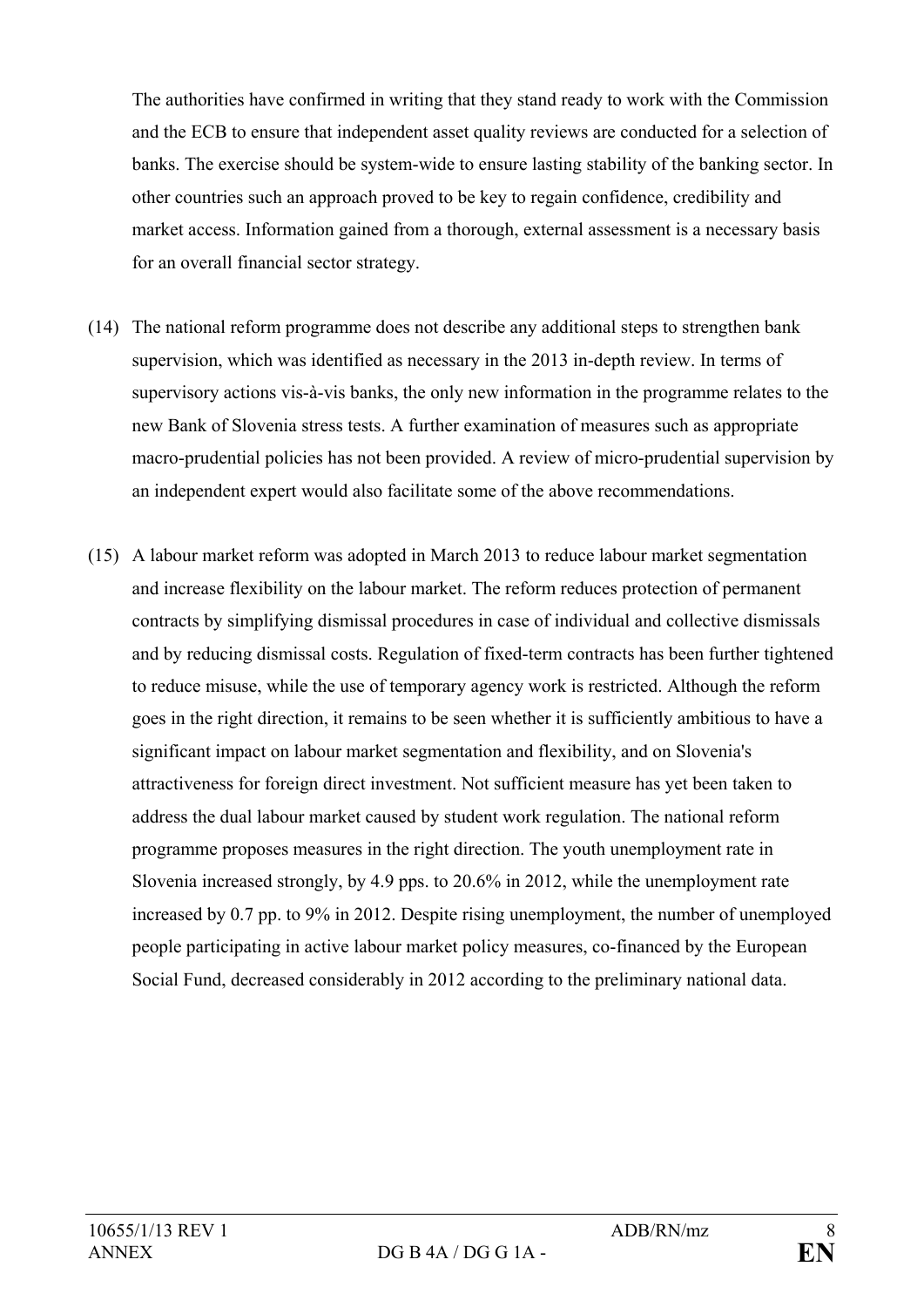No measures have been taken to adapt work environments to longer working lives and only initial tailor-made lifelong learning or active labour market measures have been adopted to increase employment of young tertiary graduates, older workers and low-skilled workers. Slovenia has taken some measures to improve matching of skills to labour market needs. A pilot project on how to evaluate those needs is being carried out by the Public Employment Service but the cooperation with stakeholders needs to be further developed. More is needed to improve the attractiveness of relevant vocational education and training programmes. Additional career orientation measures in SMEs are also being implemented. The role of employers in vocational education and training still needs to be strengthened. Improvements in these areas would increase productivity and competitiveness.

- (16) Policy action to improve cost-competitiveness has only been partial. In 2012, the government cut nominal gross wages per employee in the public sector by around 3%. A further reduction of labour costs in the public sector was agreed with social partners in mid-May 2013. The minimum wage is among the highest in the EU as a percentage of the average wage, is indexed to inflation, and was subject to a large discretionary increase in 2010. Although the growth rate of nominal compensation per employee was negative in 2012 (-0.4%) nominal unit labour cost (NULC) registered a moderate positive growth in 2012 (0.7%) due to more negative productivity growth (-1.1%). Measures to lift productivity growth and sustained progress in reducing unit labour costs would help to regain competitiveness.
- (17) State ownership has a significant role in the Slovenian economy with many features remaining unchanged since the transition period of the 1990s. The privatisation and corporate restructuring tools adopted during the 1990s resulted in the state remaining dominant, especially in the financial sector. In 2011, state-owned enterprises accounted for one sixth of total value added of the Slovenian economy, around half of the total losses in the corporate sector, and employed one out of eight people. Moreover, state-controlled funds and enterprises have an impact on public finances through the interaction of elevated debt levels, recapitalisation needs and significant government guarantees. The size and weakness of stateowned enterprises hold back economic development and growth and contribute to existing imbalances.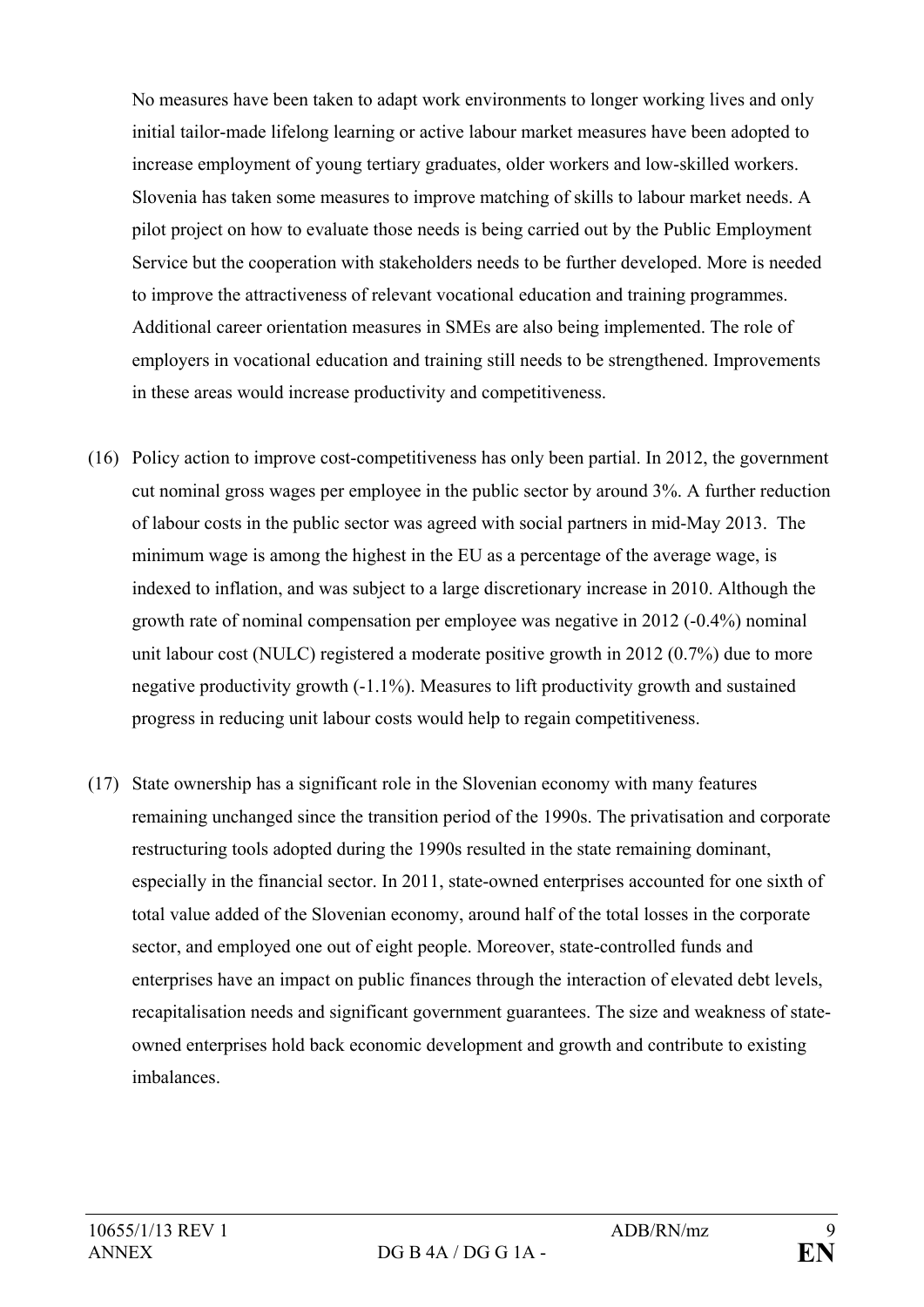State dominance and a frequently malfunctioning governance of state assets impede private domestic and foreign investment, lowering productivity and competitiveness. The cross-ownership of state-owned enterprises in the non-financial sector with state-owned financial institutions creates contagion risks, limits adjustment and distorts resource allocation, especially with regards to new investment.

(18) The national reform programme outlines policy priorities in the areas of state ownership and corporate deleveraging, but it does not provide details of measures planned. The 2013 indepth review outlined the economic outcomes in relation to state ownership, in terms of direct and contingent fiscal costs, and in terms of distortion of normal commercial operations. However, the national reform programme cites only the lack of co-ordination as a drawback to the state's conduct as an owner of non-financial enterprises. Overall, while the national reform programme contains positive elements, it does not provide sufficient information regarding the strategic orientation for companies that will remain in state ownership, and detailed, time-bound commitments to improve their financial performance and management. Some first steps have been taken to improve corporate governance, as recommended in the 2012 country-specific recommendations, and to privatise some state-owned enterprises. Legislation providing for the establishment of the future Slovenia Sovereign Holding (SSH) was enacted, but still needs to be implemented effectively. A register of management and supervisory board appointments in state-owned enterprises with requirements for disclosure of interests could help to increase transparency. The national reform programme announces the preparation of a privatisation strategy by the final quarter of 2013, which will be brought forward to the third quarter, following the letter of 23 May 2013. In the meantime, the government has proposed to Parliament a list of 15 companies for privatisation. Besides minority stakes and SMEs, this list includes also important companies like the second largest bank, NKBM.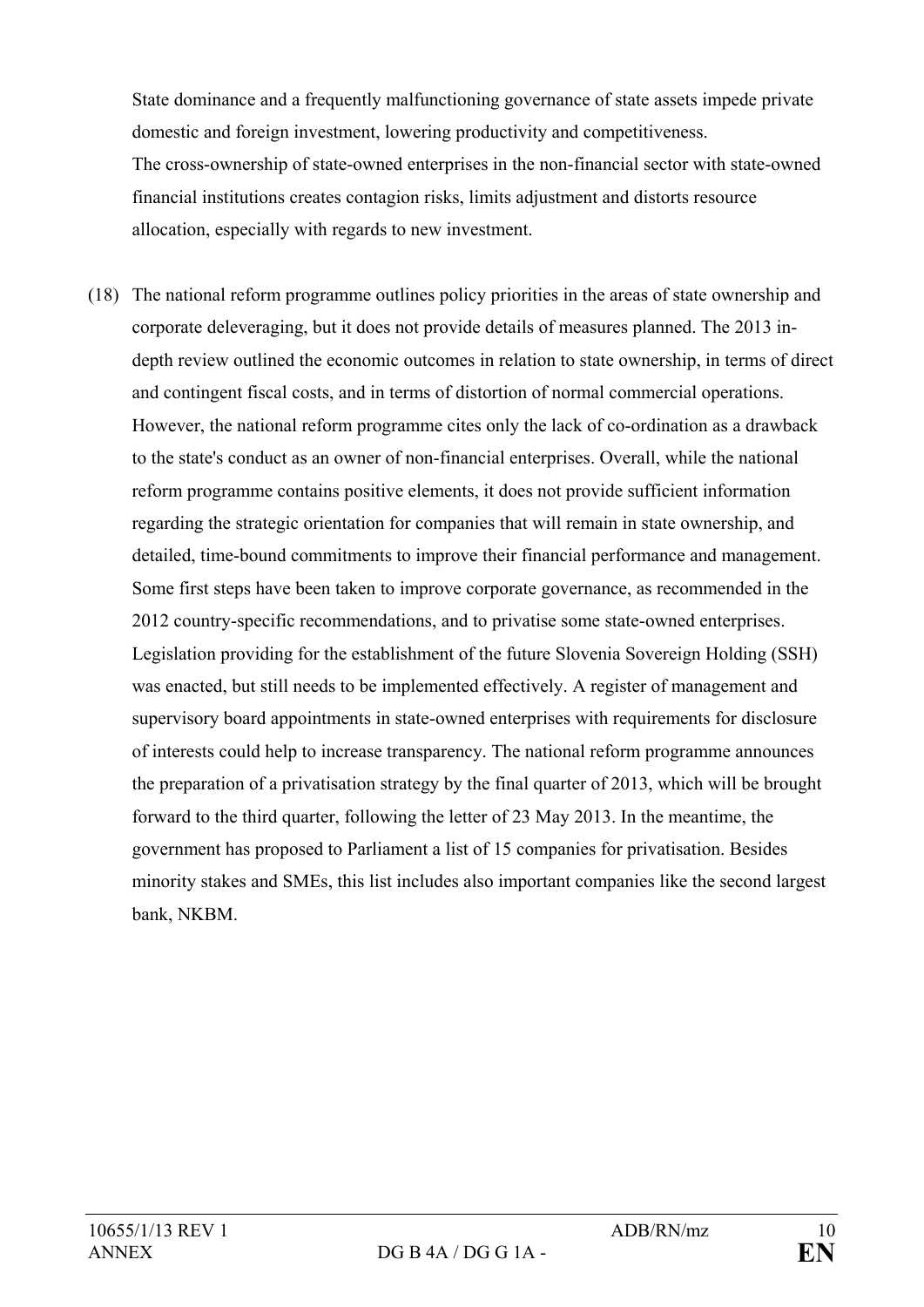- (19) Slovenia has a high number of regulated professions and there is scope for a significant reduction of entry barriers which would have a positive effect on employment and competition. The Slovenian authorities launched a reform process in 2012 to review numerous regulated professions with the objective of better defining existing regulated professions, reducing administrative costs and simplifying access to professions. A first set of laws in the field of craft, tourism and construction was due to be adopted by Parliament in early 2013. However, the reform is behind schedule except for the craft sector. Slovenia has set the legal pre-conditions for an independent Competition Protection Agency but still needs to ensure that appropriate staff levels will be continuously ensured. The legislation should be further amended to give the agency a separate budget line, as this is necessary to ensure its financial independence. First instance judicial proceedings in litigious civil and commercial cases as well as bankruptcy procedures are unduly long. Despite a visible positive trend in shortening lengths of civil and commercial cases continued effort is needed to address these issues, as they hamper business activity and reduce Slovenia's attractiveness for foreign direct investment. In this context, the foreseen cut in the number of judges per inhabitant as set out in the national reform programme would have to be counterbalanced by significant increases in effectiveness.
- (20) The national reform programme asserts the need to restructure non-financial corporations in financial distress but the policy challenge and the policy response regarding corporate restructuring need further elaboration focusing on market-based solutions. Additional measures are needed to attract private investment, including foreign direct investment, and to ensure sufficient private burden-sharing preserving taxpayer resources. The restructuring process should lead to the sale of the restructured companies without involvement of public funding,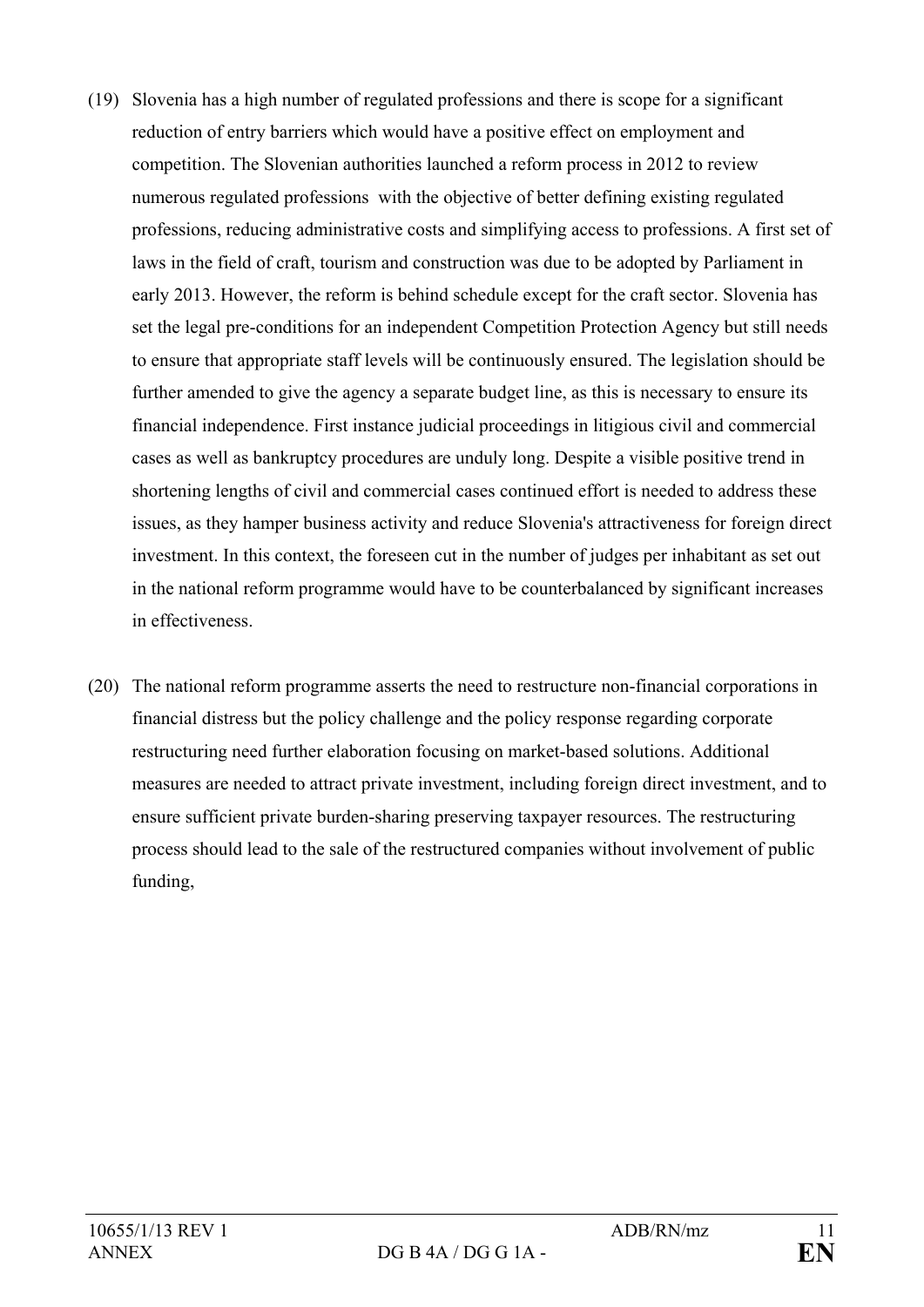- (21) Slovenia is in the process of amending legislation to increase the efficiency of insolvency procedures. The government amended the law on Financial Operations, Insolvency Proceedings and Compulsory Dissolution Act in April 2013. The amendments refine the definition of insolvency and introduce incentives for managers to file for insolvency on time. The current insolvency framework has insufficient incentives and sanctions to ensure that companies file for insolvency at an early stage. The compulsory settlement procedures (incourt reorganisation) are complex and debtor-friendly, particularly for SMEs and micro companies. There are insufficient incentives for early out-of-court settlement, which could help to ensure the continuation of viable businesses. New legislation has been announced to allow for financial restructuring of over-indebted companies early in the process, and the Ministry of Justice envisaged to propose legal changes to facilitate out-of-court restructuring and debt conversion by end of May 2013. A suitable legal framework developed according to an agreed timetable which provides compatible incentives for creditors, owners and management would be essential to facilitate the financial restructuring of illiquid but viable companies.
- (22) In the context of the European Semester, the Commission has carried out a comprehensive analysis of Slovenia's economic policy. It has assessed the stability programme and national reform programme, and presented an in-depth review. It has taken into account not only their relevance for sustainable fiscal and socio-economic policy in Slovenia but also their compliance with EU rules and guidance, given the need to reinforce the overall economic governance of the European Union by providing EU-level input into future national decisions. Its recommendations under the European Semester are reflected in recommendations (1) to (9) below.
- (23) In the light of this assessment, the Council has examined Slovenia's stability programme, and its opinion<sup>[9](#page-11-0)</sup> is reflected in particular in recommendation  $(1)$  below.

<span id="page-11-0"></span><sup>9</sup> Under Article 5(2) of Council Regulation (EC) No 1466/97.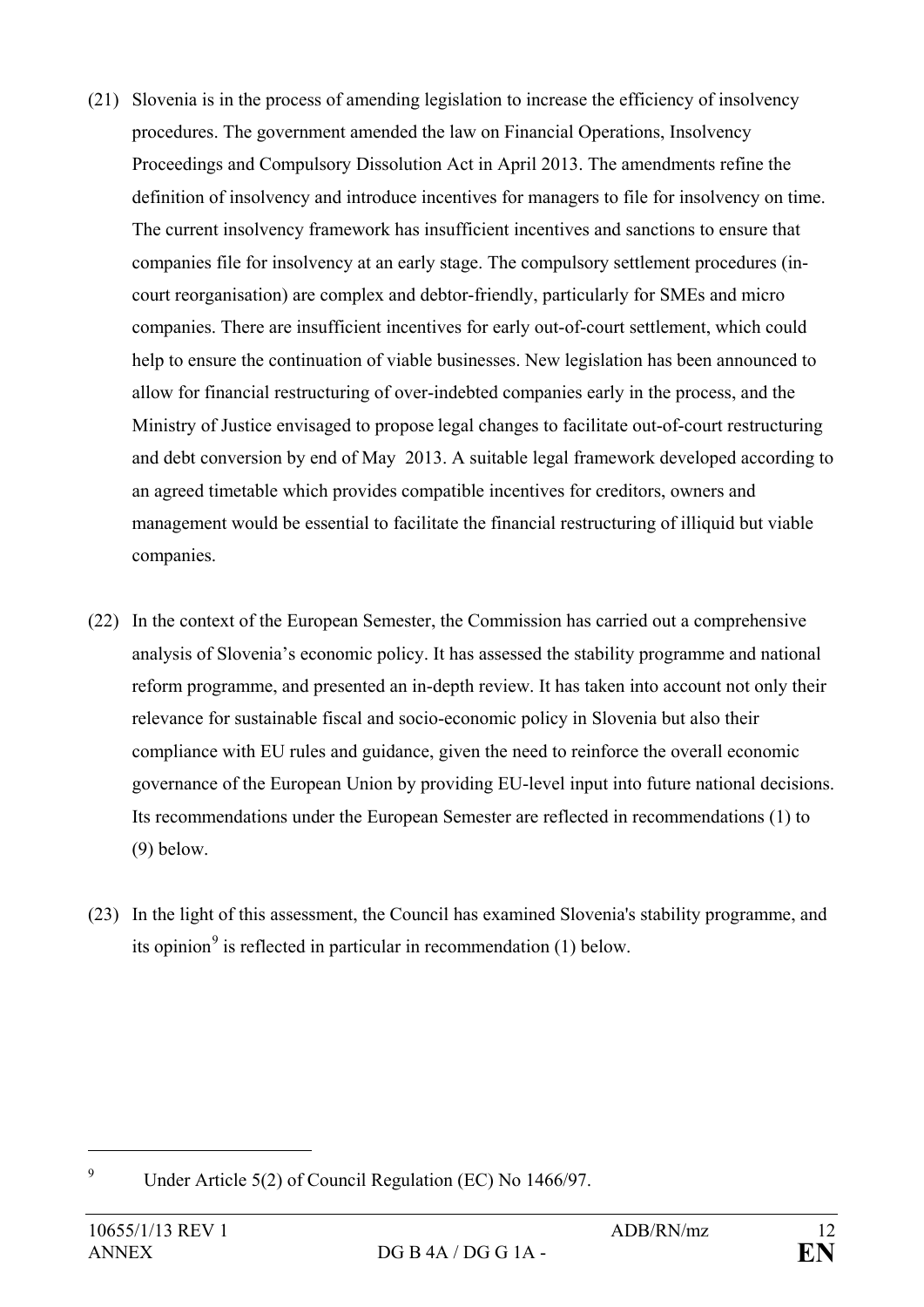- (24) In the light of the Commission's in-depth review and this assessement, the Council has examined the national reform programme and the stability programme. Its recommendations under Article 6 of Regulation (EU) No. 1176/2011 on the prevention and correction of macroeconomic imbalances are reflected in all recommendations below.
- (25) In the context of the European Semester the Commission has also carried out an analysis of the economic policy of the euro area as a whole. On this basis the Council has issued specific recommendations addressed to the Member States whose currency is the euro. Slovenia also should ensure the full and timely implementation of these recommendations.

HEREBY RECOMMENDS that Slovenia should take action within the period 2013-2014 to:

1. For the year 2013 and beyond, implement and reinforce the budgetary strategy, supported by sufficiently specified structural measures, to ensure the correction of the excessive deficit by 2015 in a sustainable manner and the improvement of the structural balance specified in the Council recommendation under the EDP. After the correction of the excessive deficit, pursue a structural adjustment effort that will enable Slovenia to reach the MTO which should be set in line with the Stability and Growth Pact by 2017. Durable correction of the fiscal imbalances requires the implementation of ambitious structural reforms, which would increase the adjustment capacity of the economy and boost potential growth and employment. Safeguard growth-friendly spending, adopt measures to improve tax compliance and implement measures on the expenditure side underpinned by systematic reviews of public expenditure at all government levels. To improve the credibility of consolidation, complete the adoption of a general government budget balance/surplus rule in structural terms, make the medium-term budgetary framework binding, encompassing and transparent, and strengthen the role of independent bodies monitoring fiscal policy by end 2013. Take measures to gradually reduce the contingent liabilities of the state.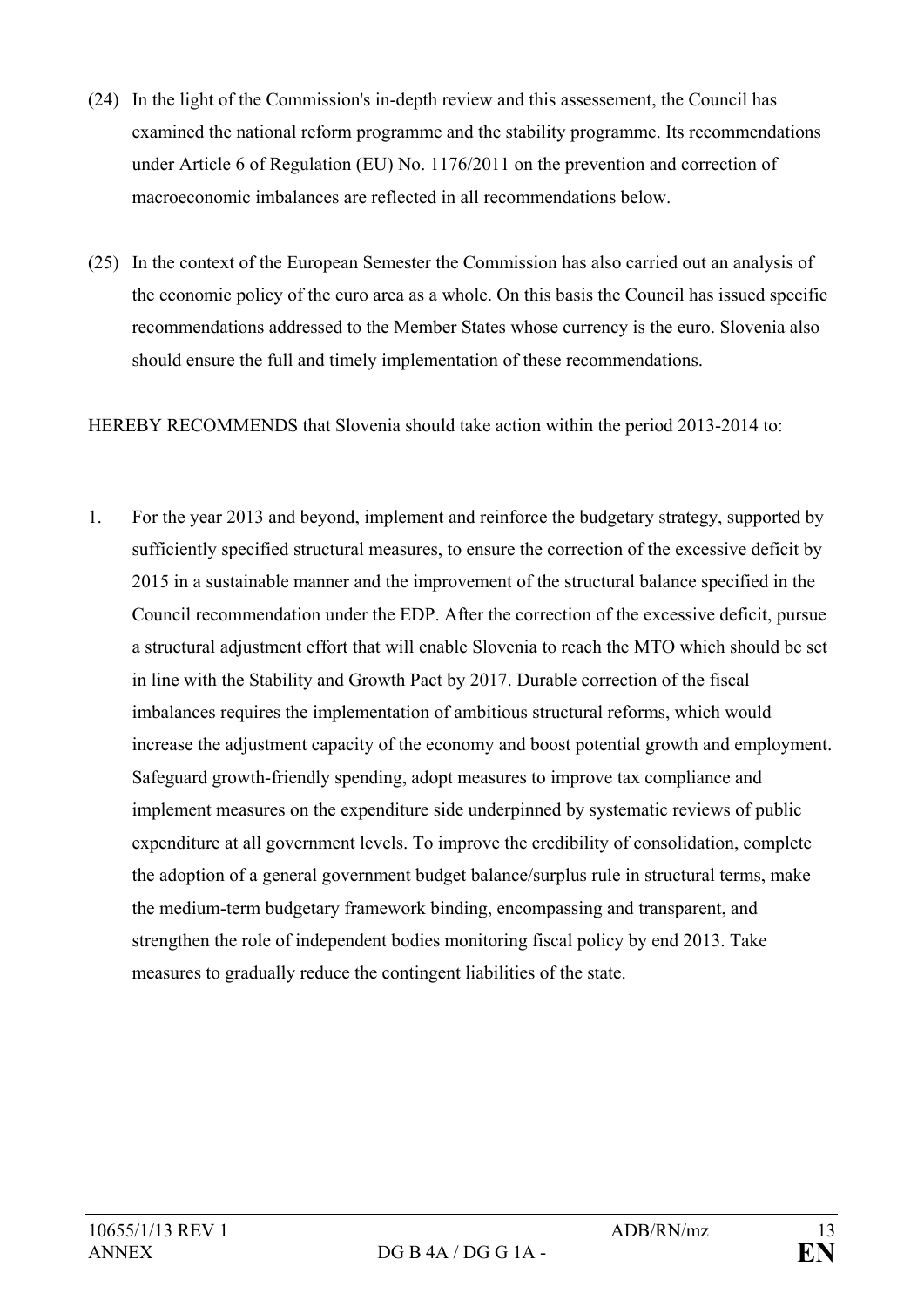- 2. Strengthen the long-term sustainability of the pension system beyond 2020 by further adjusting all relevant parameters, including through linking the statutory retirement age to gains in life expectancy, while preserving the adequacy of pensions. Contain age-related expenditure on long-term care and improve access to services by refocusing care provision from institutional to home care, sharpening targeting of benefits, and reinforcing prevention to reduce disability/ dependency.
- 3. Ensure that wage developments, including the minimum wage, support competitiveness and job creation. Monitor closely the effects of the recent labour market reform and if necessary identify the areas where further action is needed to foster job creation and tackle segmentation, including through the regulation for student work. Take further measures to increase employment of young tertiary graduates, older persons and the low-skilled by focusing resources on tailor-made active labour market policy measures while improving their effectiveness. Address the skills mismatch by improving the attractiveness of the relevant vocational education and training programmes and by further developing cooperation with the relevant stakeholders in assessing labour market needs.
- 4. Take the necessary steps, with input from European partners, to contract an independent external adviser in June 2013 to conduct a system-wide bank asset quality review. Complete this exercise in 2013, with faster progress in the cases of the two banks already subject to the state aid procedure, to accelerate their balance sheet repair. Stand ready to provide additional capital should the asset transfer or asset quality review reveal additional shortfalls.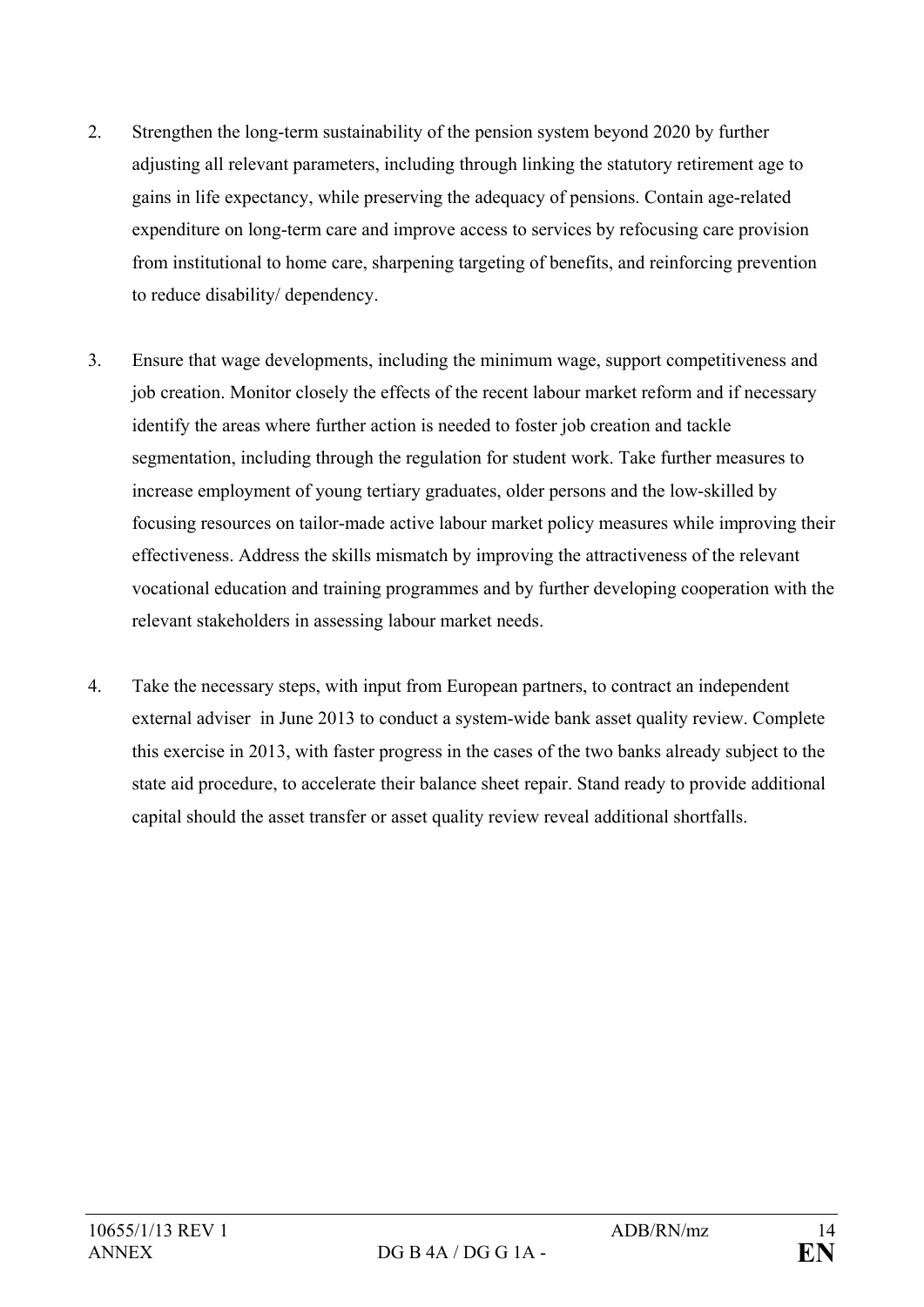All measures, including objective assessments of capital needs, transfer of assets to Bank Asset Management Company, asset protection scheme, operational implementation of the restructuring measures should be implemented in full compliance with state aid rules in case state aid is involved. In parallel, develop by March 2014 and implement a comprehensive sector strategy to ensure arms-length management of reformed banks and to substantially improve governance, risk management and profitability in the sector, including through consolidation where appropriate. Swiftly proceed with preparations for the announced privatisation of NKBM and establish, by September 2013, an ambitious timetable for the divestment of direct and indirect state shareholdings of banks.

- 5. Review the bank regulatory framework by end 2013, and based on this review, strengthen supervisory capacity, transparency and statistical disclosure.
- 6. Accelerate the reform of regulated services, including a significant reduction of entry barriers. Improve the business environment, including through ensuring the independence of and providing sufficient and autonomous financing to the Competition Protection Agency.
- 7. Build on previous efforts to further reduce the length of judicial proceedings at first instance in litigious civil and commercial cases and the number of pending cases, in particular enforcement cases.